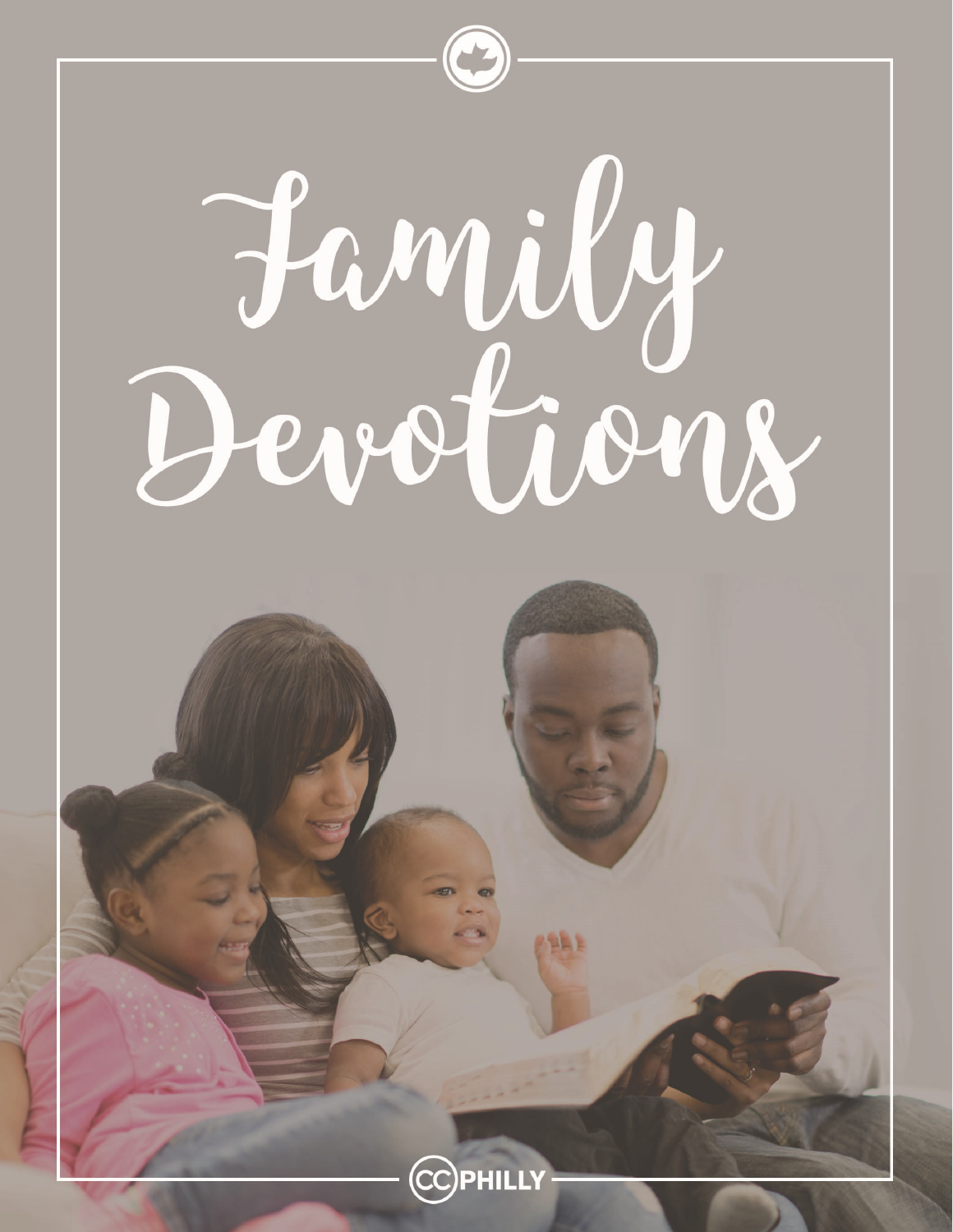## **Praying with Thanksgiving**

### **Scripture Passage:** Psalm 100

**Memory Verse:** Psalm 100:1-2

"Make a joyful shout to the LORD, all you lands! Serve the LORD with gladness; Come before His presence with singing."

### **For My Family:**

In our last devotion, we read that we should "be anxious for nothing, but in everything by prayer and supplication, with thanksgiving, let your requests be made known to God; and the peace of God, which surpasses all understanding, will guard your hearts and minds through Christ Jesus" (Phil 4:6-7).

We learned that when we are afraid or anxious, we should turn to Jesus through prayer with *thanksgiving.* It is wonderful and comforting to remind ourselves of all the things that we can thank Jesus for. Sometimes when we are feeling sad or worried, it can be hard to think of the good things that God has done for us. However, God is so good that He actually gave us a whole Psalm that helps us to remember some of those good things that we can be thankful for.

Psalm 100 starts off by calling us to praise God with singing, to come before Him making a joyful sound because, and this is one of the most important things to remember, HE IS GOD! He is in control, He sees it all, He knows it all, and if He is in control, that means that I don't have to be. He is the one who made *us,* and Psalm 100 tells us that we belong to Him. He is our Good Shepherd, we are His sheep, and where are we? In *His* pasture. Even though things around us might feel crazy or confusing, we can be thankful that we are His, and we are with Him.

Psalm 100 also tells us that we can "enter into His gates." The God who made the Universe and everything in it invites us to come and stand before Him. He wants us to come into His courts with thanksgiving and praise. How amazing is that!

There are a few more things that Psalm 100 tells us we should be thankful for. It tells us that, "He is Good, His mercy is everlasting and His truth endures to all generations" (Verse 5). He is in control, we are with Him, He invites us to come in and speak with Him, He is good, He is merciful, and He is true! When we are worried about the things going on around us or confused by whatever situation we are in, these are all wonderful things to think about and thank Him for.